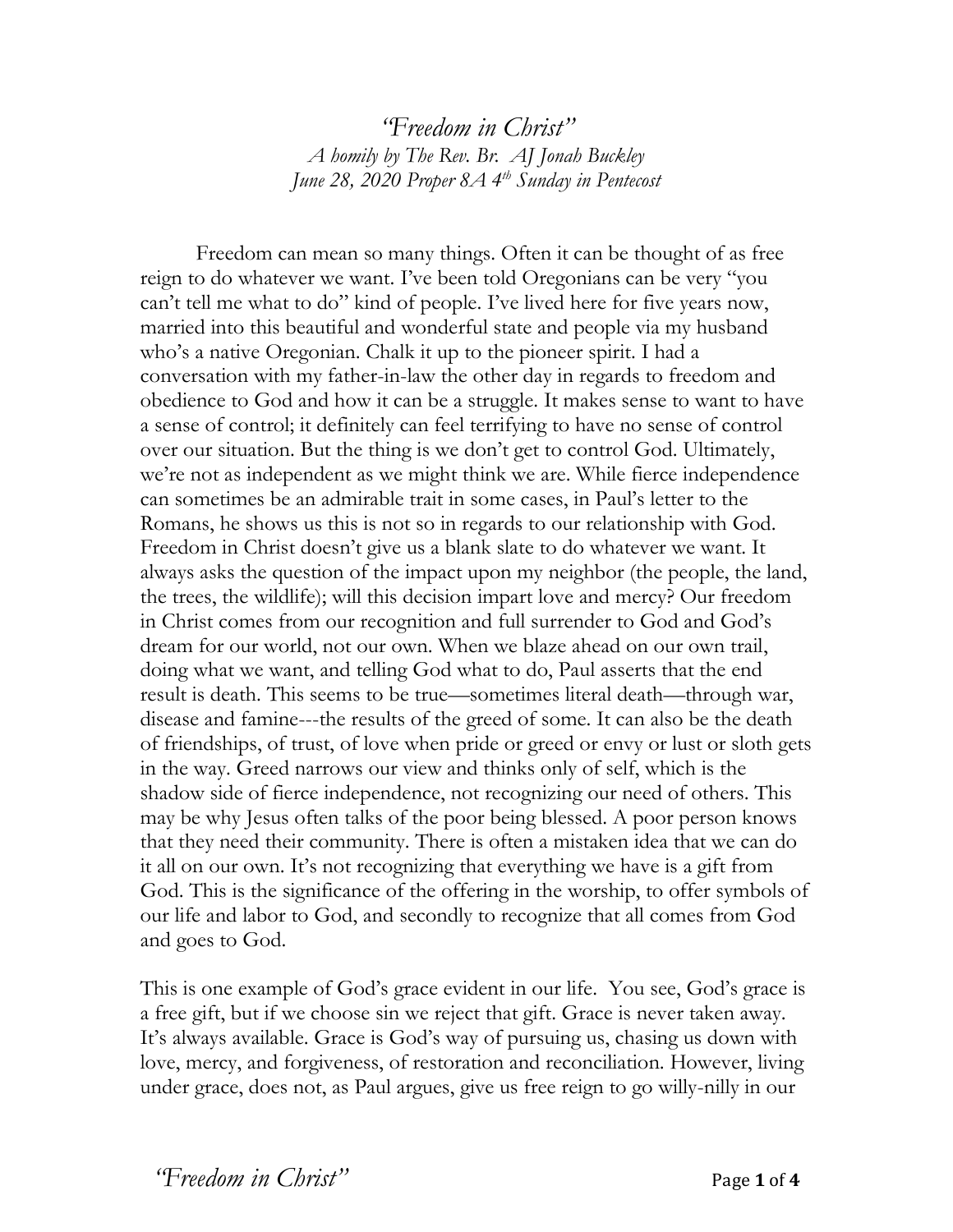sinning. What then? Says Paul. "Should we sin because we are not under law but under grace? By no means! Do you not know that if you present yourselves to anyone as obedient slaves, you are slaves of the one whom you obey, either of sin, which leads to death, or of obedience, which leads to righteousness?" This is no small matter. The wages of sin is death. There is a cost to discipleship. It's that other word, the O word…Obedience. Obedience and surrender to God and God's mission sometimes over/against our own. We all want God in our lives when we're in a pickle, and could use a little divine intervention, but there can often be some hesitation in handing over our whole lives to God. I, for one, struggle with this, and it is important that this struggle is not held inside, that it's shared with others. That's part of dedicating our whole selves to God. Freedom in Christ, obedience to God requires humility and humbleness.

I remember at my own ordination, lying prostrate before God and everybody on the floor, surrendering my life to God. That was not easy but it was right; it is where God lead me. I don't know about you, but there have been times for me when I've had my plan all figured out, and thought I'd just tell God my plan and that'd be that. Of course, it never seems to work out that way. A bit of an "excuse me, sir, but you're sitting in my chair" as the foundress of the monastic order I'm a part of puts it. That's not how God works. You see, prayer is more about us listening to God, then us telling God what God oughta do for us. There are sure times where I'd like it to go a little differently. But our lives are not our own; they are God's. In our baptisms we were "marked as Christ's own forever." A priest marked our foreheads in the sign of a cross with oil as they said these very words. We are all servants of God's kingdom. As servants of Christ, we are bound to the service of righteousness, of love, of mercy, of compassion, of forgiveness. We are shackled to a different way of living in this world. One in which, as the Baptismal Covenant states, we seek and serve Christ in all persons, love our neighbor as ourselves; we persevere in resisting evil and whenever we fall into sin, repent and return to the Lord; we proclaim by word and example the Good News of God in Christ; we strive for justice and peace among all people, respecting the dignity of every human being. We do all these things not of our own accord but with God's help, by the grace of God.

Freedom in Christ goes beyond fireworks, and barbeques and the celebration of the independence of a single people or nation. It does not stop at the freedom of one nation, or one people, for we belong not to a single nation or single people, but rather are all part of Christ's body, bound to God's mission, servants of a Way that looks beyond borders and boundaries in the pursuit of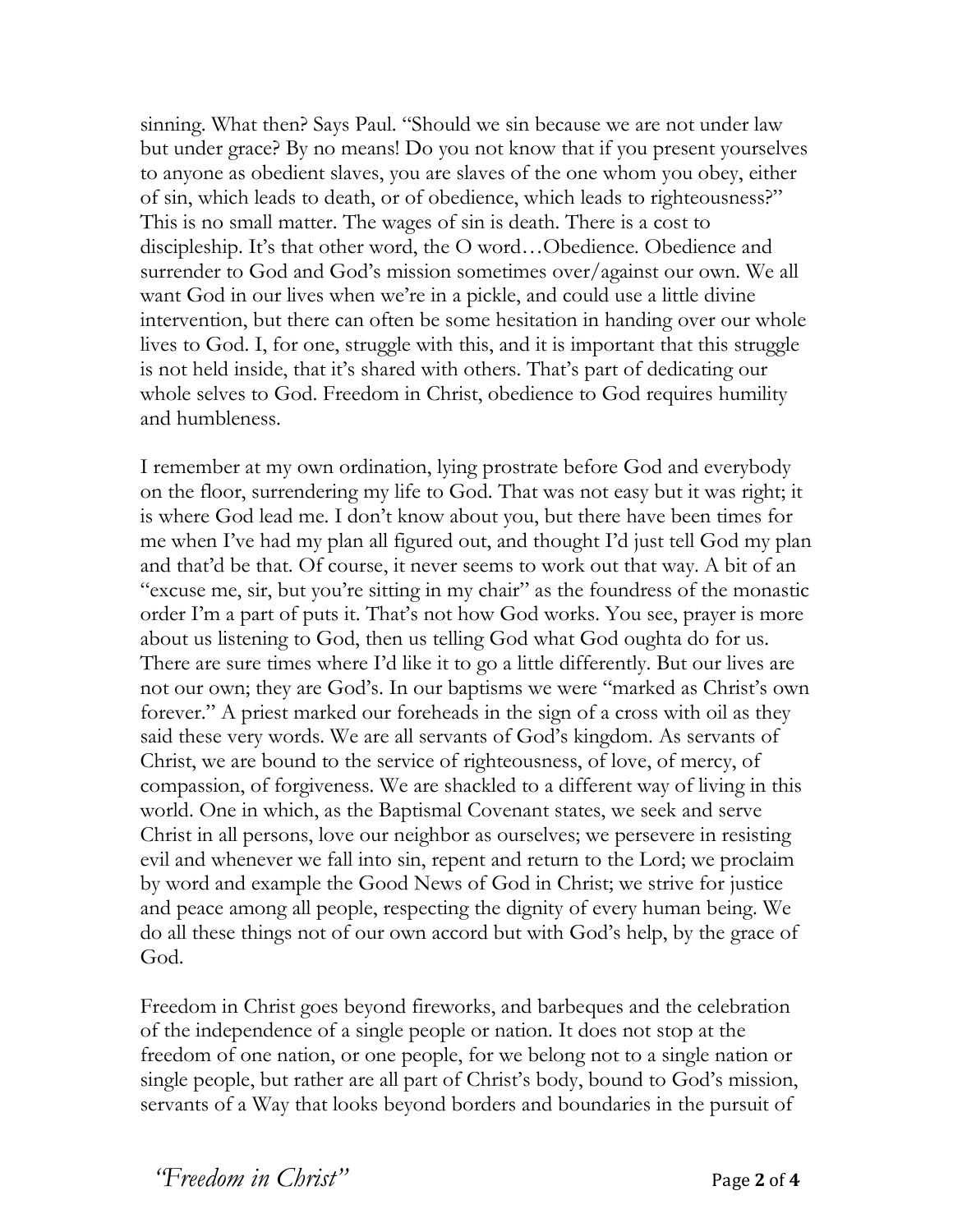righteousness, of a life in God. A life of surrender and obedience to God, where we put God first, and ourselves and even our own family second. Our allegiance is to God and God alone. As the ancient Celtic prayer, the Lorica says, I bind unto myself today the strong name of the Trinity, the three in one and one in three. We must daily choose to be bound to God.

As Pastor Brian Findlayson, says "The truth is that not only does our faith in Christ's faithfulness on our behalf gain God's eternal approval for us, but it results in obedience rather than disobedience; it results in right conduct. Sure, we will fail, and sometimes fail badly, but our whole orientation is toward being the person we are already in Christ. So, in simple terms, free grace never means free sin." Part of our lives in Christ are times of disorientation and reorientation. By this I mean there are times where we can feel hopeless and despair and feel lost and far from God; these are times of disorientation. And, then, when it feels like we're lost from God forever, we find God in new ways; this is reorientation.

Yes: Grace is a given. Grace cannot be lost or taken away. But that does mean we are free to sin. This is why we need to repent, to turn back to God when we lose our way. But, also, God's love and forgiveness are also a given. God never stops pursuing us. God never leaves our side. God's grace is God's power of liberation; we cannot do it on our own.

"Marion L Soards, Professor of New Testament Studies, posits:" …as Paul the Christian sees it, the law (holy, just, and good as it is) is impotent to resolve the dilemma humanity faces in relation to sin, while grace is God's power per se at work doing for the Christians what they cannot do for themselves."

So why chose a life bound in service to God and God's dream for the world? A life in the pursuit of peace and justice and mercy sometimes in direct opposition to a life that might lead us to money, fame, or comfort. This is how earth becomes more like heaven. This is how God's dream comes to be here on earth. By working with God. By choosing surrender to God over a freedom-without-boundaries-and-limitations. By the simple act of giving a cup of cold water to one of the little ones as our gospel puts it. By the simple act of throwing on a mask when we go out, and staying six feet apart in these COVID times, we bring life. By protesting and saying no, black lives matter, too..earth becomes more like heaven. An life of abundance. Seek first God's kingdom and God's righteousness and your reward shall be a world with more love, more compassion, more of heaven. Imagine a world with no more war or famine or poverty; this is God's dream, too. When I lived in Chattanooga, Tennessee, serving a campus ministry, a student listened to God's nagging in